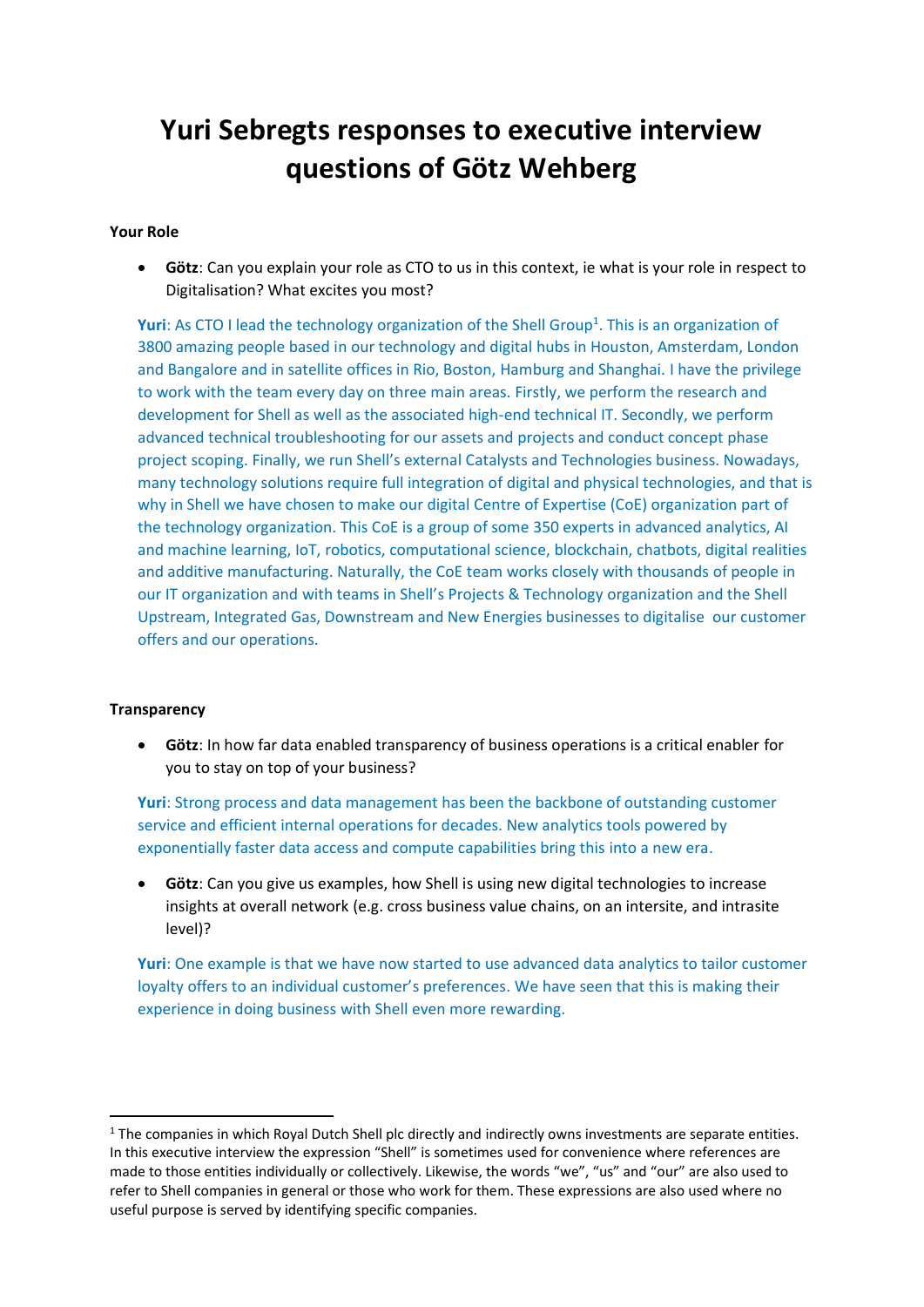Another example is how we can now integrate project engineering design for large capital projects such as chemical manufacturing plants or deepwater wells with procurement, inspection and verification using remote visualization and blockchain technology.

• **Götz**: How do you see the role of a CTO vs CDO/CIO in this context?

The leader of our digital CoE organisation who is de-facto our Chief Digital Officer reports to the CTO in Shell, as do the other technology development groups. We work very closely together with the IT organisation led by the CIO. They provide the data and platform architecture, cloud compute, market standard systems that nowadays often come with certain AI capabilities embedded. They also make sure only authorised people have access. We develop the use cases together with the Shell businesses, build proprietary and competitive applications that market standard systems do not provide, and take care of integration of the digital component with other aspects of the technology. These include, amongst many others, geology and geophysics for our seismic interpretation and reservoir models, and process engineering for the advanced process control strategies for our proprietary chemical processes.

### **Data driven operations**

• **Götz**: From your standpoint, in how far new digital technologies are changing operations, e.g. in upstream, downstream, chemicals and trading?

Yuri: In our operations we are on a new S-curve driving operating efficiencies to the next level. Advanced algorithms can find more optimal operating points improving yield, energy efficiency, lead time and stock levels and many other operating parameters, and also monitor and predict equipment performance better than humans do. And mobile devices can bring data and insights to the people in the field that were previously only available in central engineering offices. Even more transformative however are new ways of engaging with our customers, thereby enabling new business models.

• **Götz**: Can you give us some examples where you think Shell is quite advanced (e.g. analytics in predictive maintenance, IoT for manufacturing, supply chain resilience, autonomy / selforganization, …) in this context?

**Yuri**: Two examples where we are doing really well is in machine learning to auto-build predictive maintenance algorithms, and in advanced analytics to optimise our hydrocarbon field developments. For instance, we have more than 10,000 complex predictive maintenance algorithms operational that are monitoring a much larger number of key equipment than remote operating centers can do based on traditional engineering limits.

• **Götz:** In which areas would like to see more pace for Shell?

**Yuri**: A challenge for any existing business that was not originally built "digitally" is the migration from its legacy IT and data landscape to the new data access structures that unlock agility in development and rapid scaling and deployment. We are making great progress, but prudent management of capacity and affordability means that this is usually the factor that sets the pace.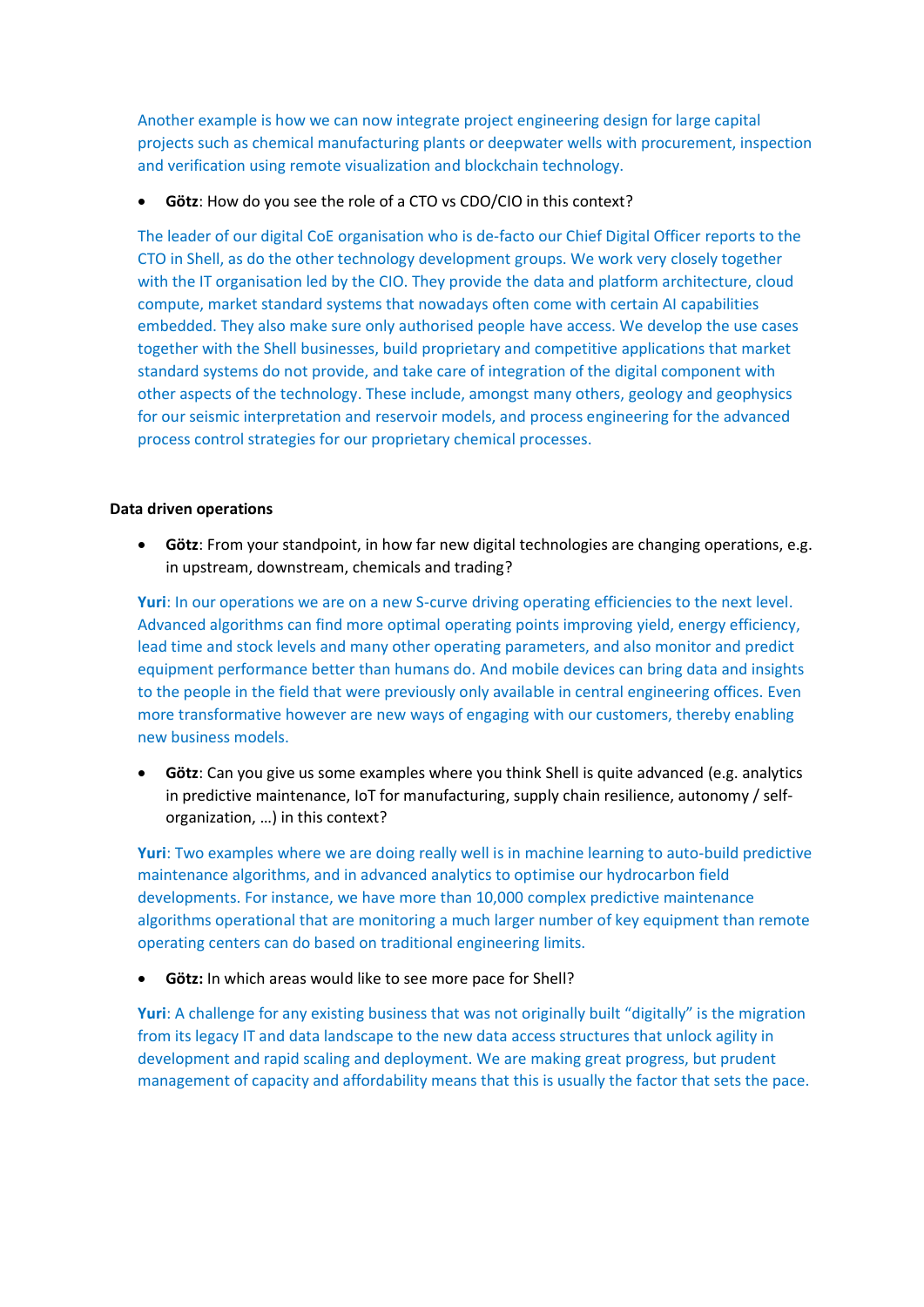#### **Digital business models**

• **Götz**: What is your approach to develop new digital business models at Shell?

**Yuri**: At Shell, we have found that what works well is to try things out at a small scale with real customers and learn from the customer experience with a focus on iterative improvement before scaling up. For digitalisation of our internal core operations it starts with selectively choosing a few key performance metrics that have the greatest impact, and focus resource on scaling up in those areas to prevent fragmentation of effort.

• **Götz**: Can you explain to us examples what Shell is doing and are what are the key considerations to create competitive advantage in in this respect?

**Yuri**: We make sure we deeply understand the technologies at play, which helps us identify the best technology partners to work with. This is an important area of our business growth opportunity, so we make sure not to "blindly" outsource the development of it. Next to this we focus our best in-house resources on differentiating capability to integrate our domain knowledge in energy and chemicals with digital technologies. It is at this unique interface of physical sciences and engineering with digital technology where we can best create competitive advantage.

• **Götz**: New digital trends and technologies are often linked to start-ups who seem sometimes to be able to act with lightning speed. For example, Shell has the Gamechanger programme to stay connected to this world. How do you really leverage the energy and entrepreneurship of "start-ups" at Shell?

**Yuri**: Our Gamechanger team works with very early stage start-ups, where a start-up has a really innovative idea, but it is not proven yet, and it is not quite sure how to develop it into a practical and commercial proposition. Shell, through the Gamechanger program, can offer some seed funding, and more importantly mentoring and coaching during those early steps in building a new company. Once a startup is more mature, the idea is proven and it has a capable management team in place, Shell Ventures could invest in the startup. This team can often help them grow, and make the connections with other parts of Shell for implementation of the new idea in our operations.

• **Götz**: New digital technologies are challenging traditional business models heavily. How do you see the role of a CTO in developing these? Can you give us an example?

**Yuri**: The CTO does not have the sole mandate of being innovative in the company. All Shell business leaders are innovative and look for new ideas to improve their operations and grow their business. Neither does the CTO have the unique capability to be creative. Our technology organisation that I have the privilege to lead is full of creative people. It supports business leaders in all parts of Shell with realising the innovative business models through technology solutions, as well as offering new ideas and suggestions. What is more unique about the CTO role is having the time and Shell funds to develop ideas for the medium and longer term that would not make the prioritisation cut in the businesses due to the lead time to deployment, or lack of familiarity. For example, we can work on new energy storage solutions that will be critical to deal with the intermittency challenge of renewable energy sources. But that are years away from being deployment-ready. Often such solutions have digital components. When they are ready they will drive transformational new business models and growth opportunities.